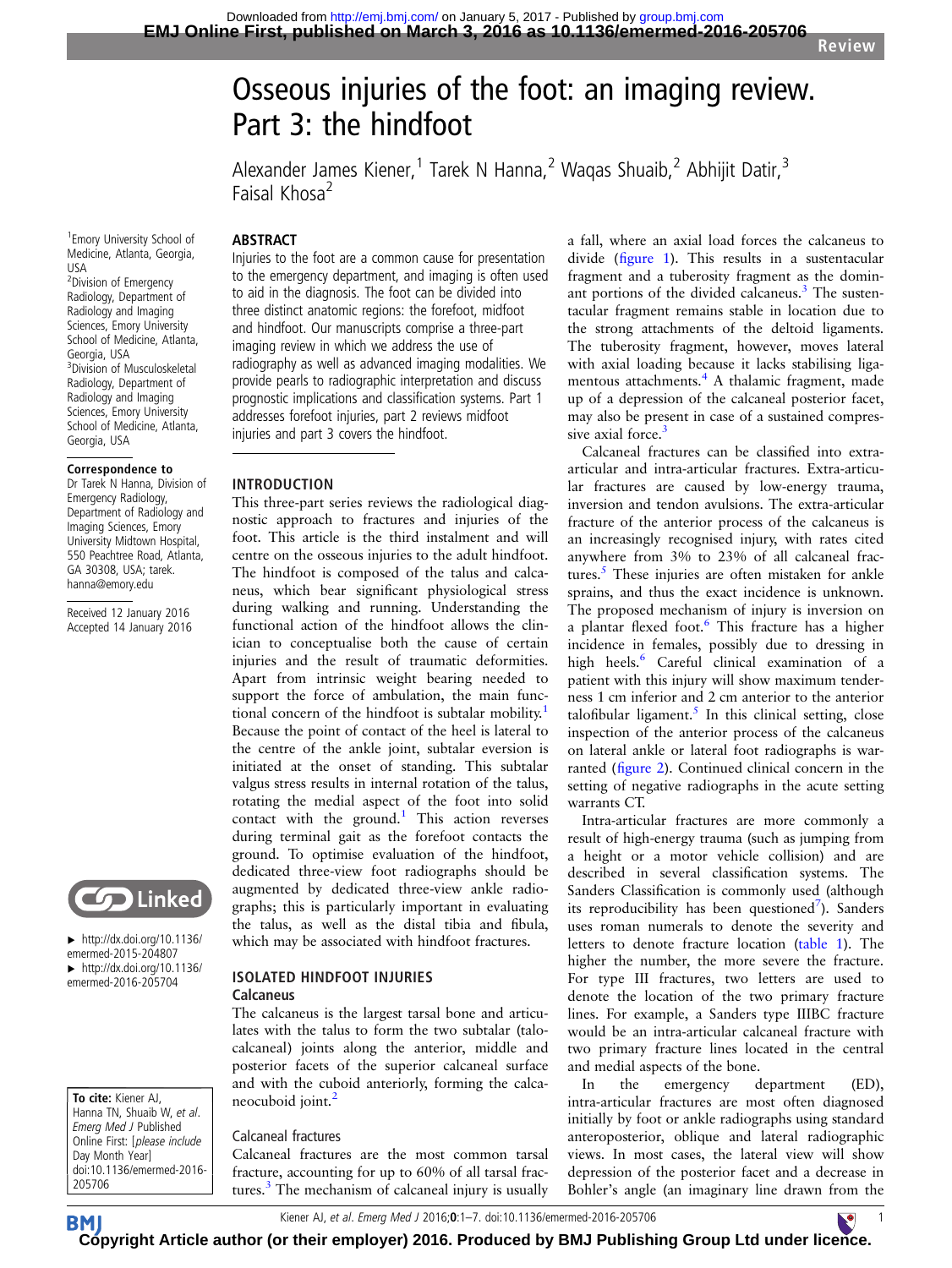<span id="page-1-0"></span>

Figure 1 Calcaneal fractures. (A) A 42-year-old man with an acute intra-articular calcaneal fracture on lateral radiograph and (B) sagittal CT. Fracture extends into the posterior calcaneal facet (long arrow). An associated fracture of the anterior calcaneal process is noted (short arrow). T indicates the tuberosity fragment while S indicates the sustentacular fragment. (C) A 56-year-old woman with a much more subtle acute intra-articular calcaneal fracture. Lateral radiograph shows subtle trabecular disruption with linear lucency (short arrows), compatible with acute fracture. Fracture was suspected to extend into the posterior facet (long arrow). Boehler's angle is the theoretical angle created by lines connecting the highest points of the anterior and posterior calcaneus on the lateral view (these points are shown as white squares); it is the angle created by the dashed lines ( $Δ$ ) and is normally between  $20^{\circ}$  and  $40^{\circ}$ , as in this case. It may be, but is not always, decreased in calcaneal fractures. (D) Sagittal CT confirms calcaneal fracture (arrow). Fracture extended into the posterior facet, and nearly to the calcaneocuboid joint (not shown).

most superior part of the posterior facet to the most superior part of the anterior facet, normally  $20-40^{\circ}$ ).<sup>2</sup> <sup>3</sup> In osteopenic or osteoporotic individuals with non-displaced fractures, close evaluation of the calcaneal trabeculae for discontinuity may be the only evidence of fracture on plain radiographs. The anteroposterior (AP) view allows localisation of the distal portion of the primary fracture line. Lateral, modified Broden and Harris– Beath radiograph views of the calcaneus can provide further evaluation in the setting of negative initial foot radiographs with continued clinical suspicion. CT is also indicated in intra-articular fractures as it provides a clearer view of the fracture to assist surgical procedures. $3$  Whether this CT is performed in the ED or at follow-up orthopaedic evaluation will depend on local practices.

#### Talus

The talus articulates with the calcaneus at the subtalar joints that primarily allow the eversion and inversion action of the ankle and hindfoot.<sup>8</sup> Greater than 60% of the talus bone surface bears cartilage.<sup>[9](#page-6-0)</sup> The superior aspect of the body of the talus articulates with the tibia, the lateral malleolus and medial malleolus, forming the ankle joint. The inferior aspect of the body of the talus and the lateral process interacts with the posterior facet of the calcaneus. The posterior process of the talus has medial and lateral tubercles that allow the flexor hallucis longus tendon to pass in between (fi[gure 3\)](#page-2-0). Anteriorly, the head of the talus articulates with the navicular, forming the talonavicular joint.<sup>9</sup> Talar fractures are a rare entity, accounting for only 1% of all lower extremity injuries.<sup>[10](#page-6-0)</sup> Given the unique

Figure 2 Anterior calcaneal process fracture. (A) Lateral foot radiograph with subtle cortical disruption of the anterior calcaneal process (arrows). (B) Coronal CT confirming virtually non-displaced anterior process fracture. Subtle cortical break and lucent, linear cortical disruption are present (arrows).



2 Kiener AJ, et al. Emerg Med J 2016;0:1–7. doi:10.1136/emermed-2016-205706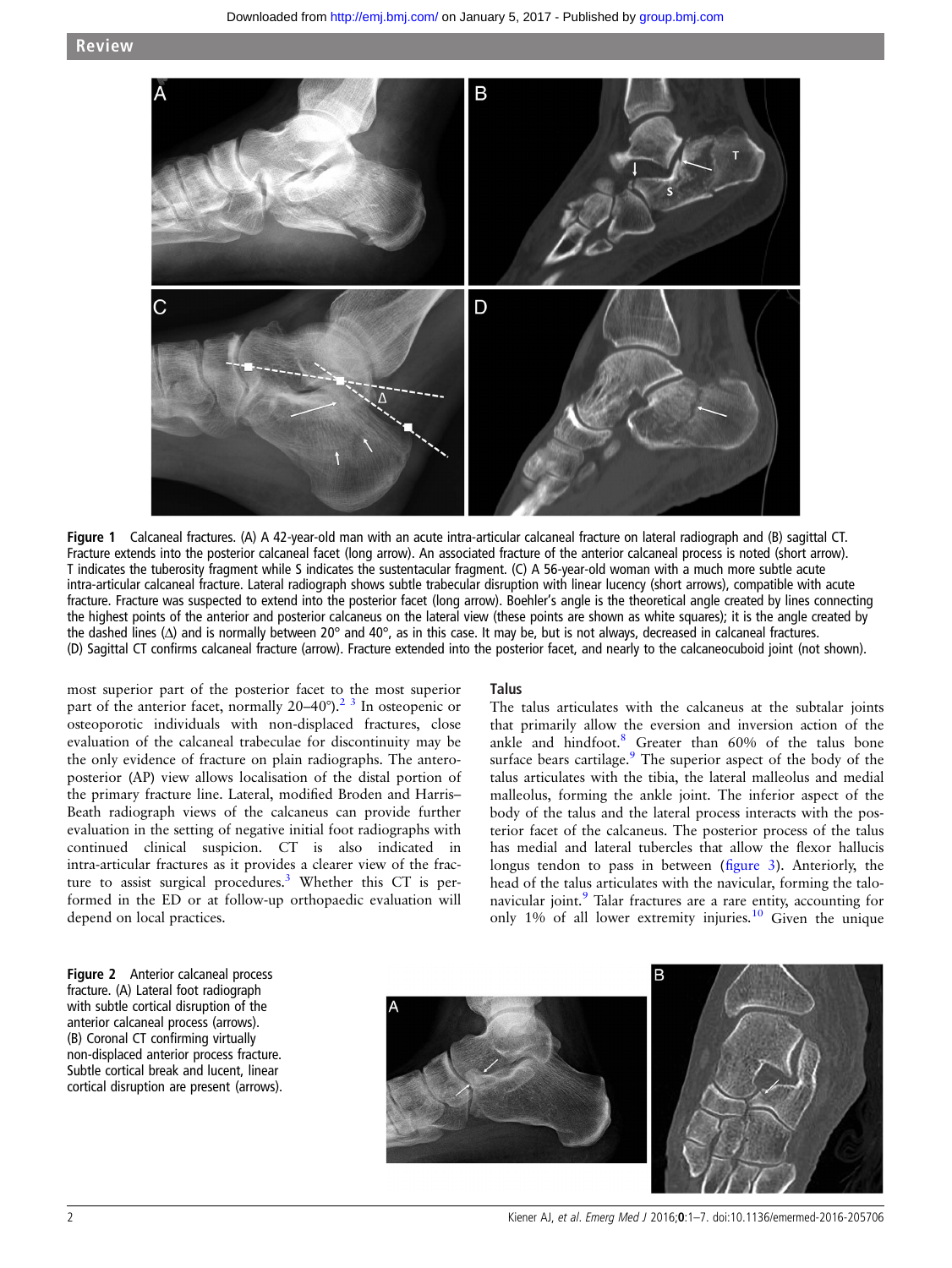<span id="page-2-0"></span>Table 1 Sanders classification of intra-articular calcaneal fractures

|          | <b>Description</b>                                  | <b>Location modifier</b> |
|----------|-----------------------------------------------------|--------------------------|
| Type I   | Intra-articular fracture with $<$ 2 mm displacement | A Lateral                |
| Type II  | One primary fracture line                           | <b>B</b> Intermediate    |
| Type III | Two primary fracture lines                          | C Medial                 |
| Type IV  | Three or more primary fracture lines                |                          |

osseous and vascular anatomy of the talus, these injuries are associated with high morbidity.<sup>[10](#page-6-0)</sup> Fractures of the talus can be categorised as below.

# Neck and body fractures

Up to 45% of all talar fractures involve the neck. These are associated with high-impact injuries with hyperflexion of the foot and loading of the tibia, leading to impingement of the anterior tibia against the talar neck.[9](#page-6-0) The Hawkins classification is used to classify talar neck fractures and has prognostic implications as shown in table 2. Hawkins 3 and 4 fractures are associated with higher rates of osteonecrosis. $9<sup>11</sup>$  Radiographic evaluation should include anteroposterior, mortise and lateral views of the ankle in addition to three views of the foot. An additional view called a Canale view has been described for the evaluation of talar neck fractures.<sup>9</sup> <sup>12</sup> However, in our practice continued suspicion for acute talar neck fracture after normal standard radiographic views most often prompts evaluation with CT in the acute setting.



Figure 3 Normal anatomy. Axial T1-weighted MR image at the level of talus showing normal ankle flexor tendon anatomy with flexor hallucis longus tendon (arrow) interposed between the medial and lateral tubercles of the posterior talar process (arrowheads). The lateral tubercle is posterior, often more prominent, and easier to identify on lateral radiographs.

#### Table 2 Hawkins classification of talar fractures

|          | <b>Description</b>                                                                             | <b>Risk of AVN</b>                          | <b>Management</b>                                                                              |
|----------|------------------------------------------------------------------------------------------------|---------------------------------------------|------------------------------------------------------------------------------------------------|
| Type I   | Non-displaced neck<br>fracture with intact<br>subtalar joint                                   | 10%                                         | Closed reduction and<br>immobilisation                                                         |
| Type II  | Displaced neck<br>fracture with subtalar<br>joint subluxation/<br>dislocation                  | 30%                                         | Close reduction with<br>prolonged immobilisation or<br>open reduction and internal<br>fixation |
| Type III | Displaced neck<br>fracture with<br>separation of body<br>from subtalar and<br>tibiotalar joint | 90%                                         | Open reduction and internal<br>fixation                                                        |
| Type IV  | Subtalar, tibiotalar<br>and talonavicular joint<br>subluxation/dislocation                     | Variable:<br>higher (30%)<br>infection rate | Salvage treatment with<br>methyl-methacrylate spacer                                           |

Talar body fractures are typically due to axial loads. Because of the location of fractures, the tibiotalar joint and the subtalar joints are often involved.<sup>9</sup> Stranding in Kager's fat pad (located directly posterior to the tibiotalar joint) can alert the emergency provider to look closely for tibiotalar joint injury (fi[gure 4\)](#page-3-0). However, talar body fractures are often substantial injuries and readily evident on radiographs. Nonetheless, CT is often obtained for better delineation of fracture extent, given its increased sensitivity compared with radiographs alone.

#### Lateral process fractures (snowboarder's fracture)

Lateral process fractures account for  $25\%$  of all talar fractures<sup>[11](#page-6-0)</sup> and may occur in isolation or with other injuries. These fractures may be missed on initial radiographic evaluation, and because the clinical presentation is similar to common inversion ankle sprains, the clinical presentation may not provide the support necessary for advanced imaging. The lateral process articulates superolaterally with the fibula and inferomedially with the anterior aspect of the posterior calcaneal facet. The primary mechanism of injury is forced dorsiflexion and inversion of the foot causing the majority of force applied to the talocalcaneal joint to be centred laterally.<sup>[11](#page-6-0)</sup> Fractures can be avulsion fractures, chip fractures or more extensive articular fractures and are classified by the revised Hawkins classification (not to be confused with the Hawkins classification of talar neck fractures).[11 14](#page-6-0) Classification involves differentiating fractures into three groups: non-articular chip fractures, a single large fracture fragment involving both the talofibular and subtalar articulations, or a comminuted fracture involving both articulations. If the classification system is not used, corresponding description is important, as type 2 injuries (large fragment) may have better outcomes when repaired surgically. An AP mortise view of the ankle may be the only radiographic projection this fracture is visible on (fi[gure 5\)](#page-3-0). In the presence of soft tissue swelling inferior to the lateral malleolus, the lateral talar process should be closely interrogated. Additionally, a posterior subtalar effusion observed on lateral radiographs should raise radiographic suspicion for this injury. In a patient with the correct mechanism (inversion, dorsiflexion, axial loading) or history (snowboarding, skateboarding), CT may be useful to evaluate for radiographically occult injuries or determine the extent of the injury if one is seen.<sup>[9 11](#page-6-0)</sup> As a note of caution, this should not be confused with the extensor digitorum brevis (EDB)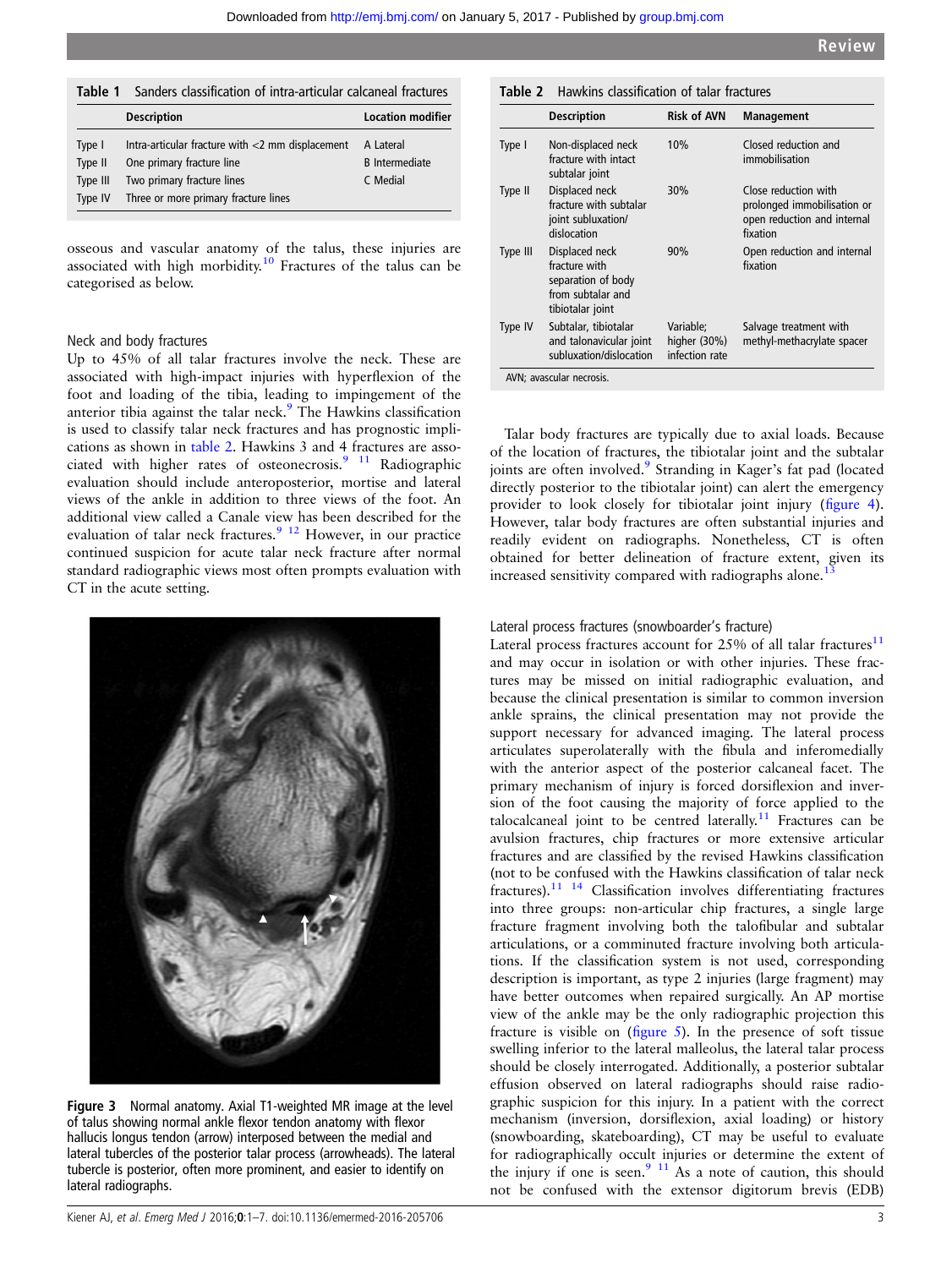<span id="page-3-0"></span>

Figure 4 Talar body fracture. Lateral ankle radiograph (A) demonstrates soft tissue swelling anterior and posterior to the ankle joint. There is a cortical break (arrow) in the anterior talar body that was subsequently confirmed by CT as a comminuted talar body fracture. This fracture is not appreciated on the AP ankle radiographs (B) demonstrating the necessity of well-positioned lateral radiographs. (C) Kager's fat pad is the triangular region of fat posterior to the ankle joint and should be black by radiography. Here there is oedema in Kager's fat pad; when seen, the viewer should look very closely for fractures.

avulsion fracture, which is a crescentic avulsion fracture at the dorsolateral aspect of the calcaneus, involving the origin of the EDB. This fracture is best seen on a routine anteroposterior view of the ankle or dorsoplantar view of the foot (fi[gure 6](#page-4-0)).

#### Posterior process fracture

Isolated fractures of the posterior process of the talus are rare. Fractures can occur in either the posteromedial or posterolateral tuberosity by various injury mechanisms, with fracture of the posterolateral tuberosity being more common.<sup>[11](#page-6-0)</sup> These fractures are occasionally misdiagnosed as ankle sprains.<sup>[15](#page-6-0)</sup> An acute fracture must be differentiated from an os trigonum, a normal anatomic variation with ossicle located posterior to the talus. A fracture line will be irregular, with sharp non-corticated margins (fi[gure 7\)](#page-4-0). A lateral radiograph provides a better assessment of the posterolateral tuberosity, while the posteromedial tuberosity is often best seen on an oblique externally rotated view. Radiographic findings of stranding in Kager's fat pad (at the posterior margin of the ankle joint) or an ankle joint effusion should increase the emergency care provider's degree of suspicion for this injury. CT or MRI should be obtained if clinical

Figure 5 A 25-year-old man with lateral talar process fracture following a skateboarding accident. (A) AP ankle radiograph. Small bone fragment inferior to the lateral malleolus (arrowhead), and truncation of the lateral margin of the talus (arrow). A medial malleolus fracture is also present; (B) coronal CT. Comminution of the lateral process talus, which involves both the talofibular and the subtalar articulations (arrow). As in this case, CT findings are often more extensive than expected by radiography.

suspicion is high, with persistent pain and tenderness to palpation at the posterior aspect of the ankle joint, anterior to the Achilles tendon.

#### Osteochondral fracture

Osteochondral lesions of the talus (OLTs) are believed to result from transchondral fractures caused by tangential shearing force or repetitive microtrauma. These lesions are more common in males in the second decade and are commonly located along the medial or lateral edge of the talar dome. These injuries commonly occur following ankles sprains and reportedly present in up to 73% of ankle fractures.<sup>[16](#page-6-0)</sup> There are no specific physical exam findings to differentiate these injuries from a sprain in the acute setting. Mechanisms of injury for OLT include inversion with dorsiflexion (for the anterolateral dome) and inversion with plantar flexion (for the posteromedial dome). The radiographic appearance of OLT depends on the severity as well as chronicity of injury, with acute lesions often being subtle. This necessitates detailed inspection of ankle radiographs on all views with close attention to the subchondral talar dome. Radiographic findings of OLT can vary from ankle joint



4 Kiener AJ, et al. Emerg Med J 2016;0:1–7. doi:10.1136/emermed-2016-205706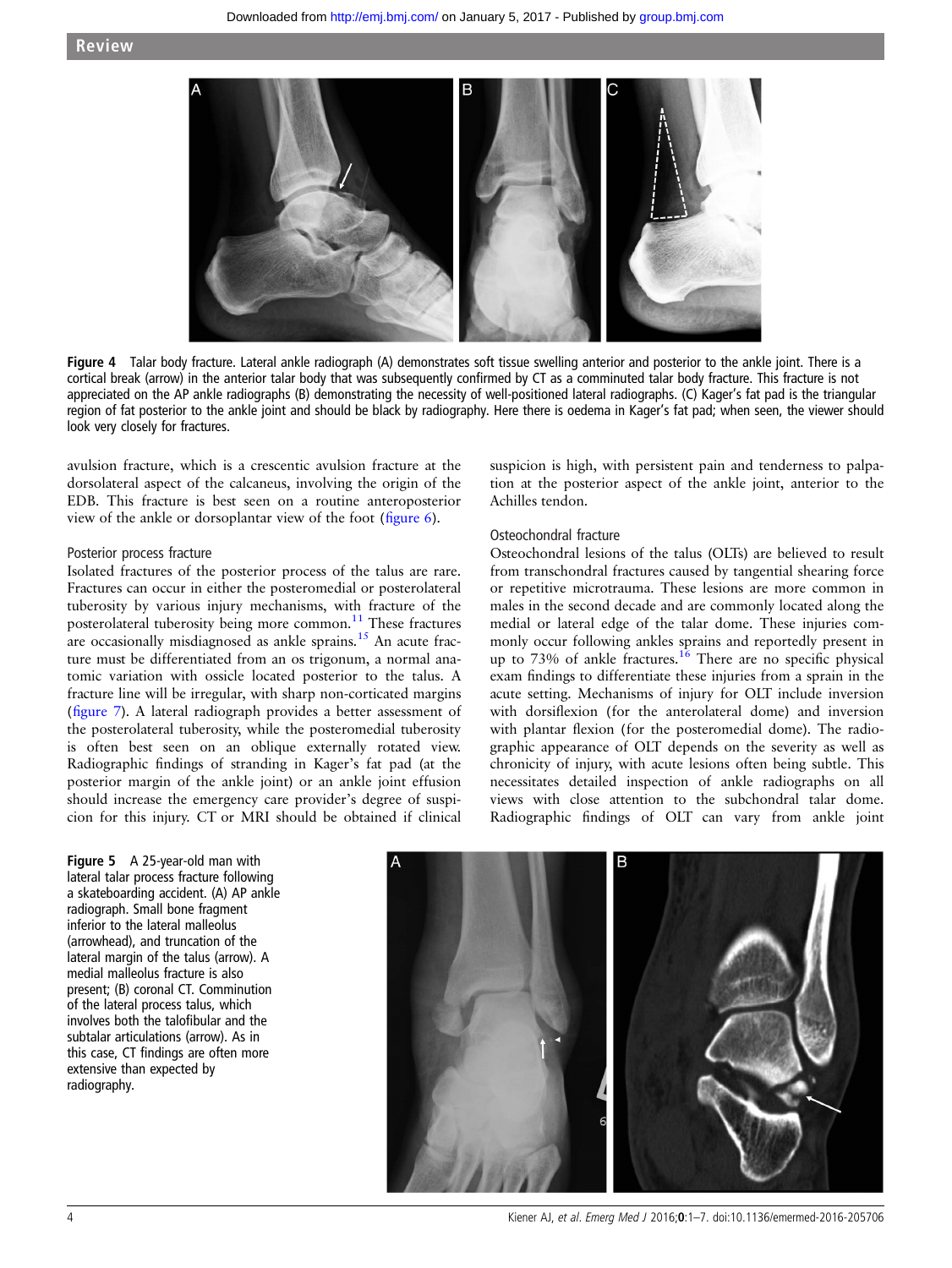<span id="page-4-0"></span>Figure 6 Extensor digitorum brevis (EDB) avulsion fracture and distal fibular avulsion fractures in the same patient. AP ankle radiograph (A) and AP foot radiograph (B) demonstrates tiny bony fragments at the inferior lateral margin of the hindfoot, along the dorsolateral calcaneal margin. These tiny bony flecks in this location, also seen on inset magnification images (B1) are characteristic of EDB avulsion, which occurs with forced inversion. This patient also had avulsion fractures from the fibular tip (circles).

Figure 7 Posterior process talus fracture. A 15-year-old male status post sports injury. (A) Lateral radiograph. Bone fragment posterior to the lateral tubercle of the posterior process of the talus (arrow), with sharp margins and subtle donor site. Stranding is present in Kager's fat pad (K); (B) axial CT confirms fracture. Short medial tubercle is present (arrowhead), forming the groove for the flexor hallucis longus tendon.







Figure 8 Acute osteochondral lesion of the talus. A 32-year-old man with acute ankle pain following injury while playing basketball. (A) Oblique ankle radiograph showing subtle lucency at the talar dome (arrow); (B) coronal reformatted CT with subtle fracture and underlying lucency in the superolateral aspect of the talar dome (arrow); (C) fat-saturated proton-density-weighted MR image showing acute superolateral talar dome osteochondral lesion with subjacent oedema-type signal (arrow). The overlying cartilage also shows increased heterogeneous signal suggestive of acute injury.

effusion, subtle subchondral lucency, focal depression in the subchondral cortex or subchondral cystic change (figure 8). It is important to distinguish acute post-traumatic OLT from chronic subchondral cystic changes that are seen not too uncommonly on routine ankle radiographs or CT. Acute OLT on CT can be difficult to detect and may be seen as focal cortical depression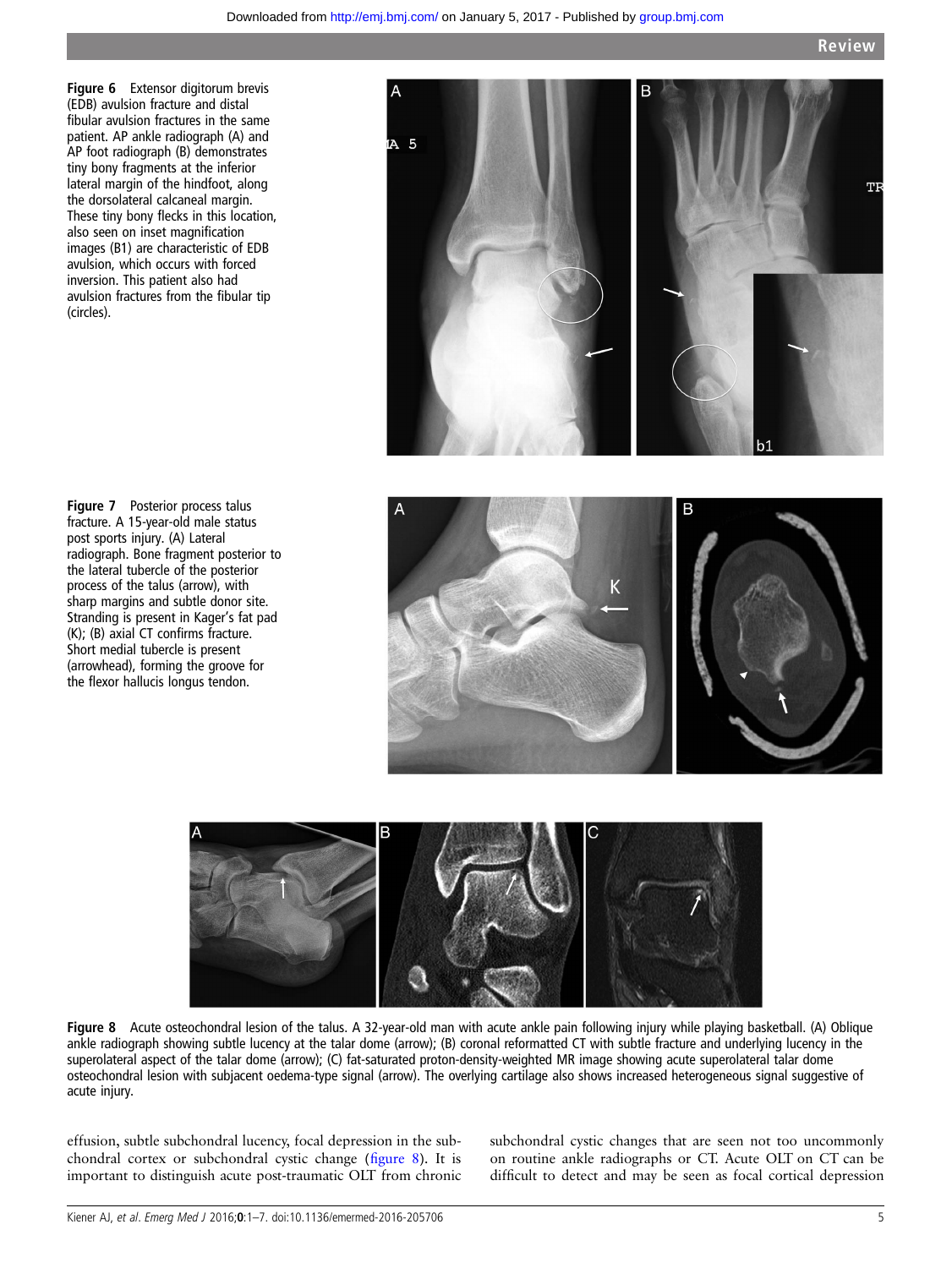

Figure 10 Subtalar dislocations. (A) Medial subtalar dislocation. The calcaneus is displaced medially to the talus and the talar head is directed laterally; (B) lateral subtalar dislocation. The calcaneus is displaced lateral to the talus, the talar head is directed medially and the foot is pronated; (C) separate patient with lateral subtalar dislocation. Axial CT centred at the posterior facet, shows lateral displacement of the calcaneus (C) with respect to the talus (T). Both the calcaneus and talus are fractured (arrows).

along the talar dome without cystic changes, whereas chronic lesions manifest as small cystic foci associated with sclerosis. Not uncommonly, MRI is performed as a problem-solving tool even if the radiographs and CT are negative if there is a high index of clinical suspicion. MRI remains the mainstay for detailed evaluation of the tibiotalar joint cartilage, lesion stability and planning future chondral reparative or restorative treatment.<sup>1</sup>

# COMPLEX HINDFOOT INJURIES

The hindfoot is separated from the midfoot by the calcaneocuboid and talonavicular articulations, which act in unison and are commonly referred to as the transverse tarsal or *Chopart's* joint. The transverse tarsal joint is responsible for abduction and adduction of the foot.<sup>[18](#page-6-0)</sup> In conjunction with the subtalar joint, the transverse tarsal joint allows tibial rotation to accompany forefoot pronation and supination. The transverse tarsal joint's stability is affected by the positioning of the subtalar joint.

#### Talonavicular dislocation

Talonavicular dislocations commonly occur with fractures to other tarsal bones. Talar fractures that result from axial loading, such as talar head fractures, put force on the articulation with the navicular.<sup>[9](#page-6-0)</sup> If the force is severe enough, this can result in dislocation of the talonavicular joint (figure 9). Talonavicular dislocation can occur with cuboid, cuneiform and navicular frac-tures,<sup>[19 20](#page-6-0)</sup> as well as in combination with fractures of the calcaneus.[21](#page-6-0) This uncommon injury pattern is known as a transcalcaneal talonavicular dislocation. The AP or lateral radiographs are usually adequate for identifying talonavicular

dislocation.<sup>[22](#page-6-0)</sup> Depending on the injury identified by radiographs, a CT may be performed for further evaluation, often post-reduction to evaluate for fractures that are not evident or not well delineated on radiographs.

#### Subtalar dislocation

Subtalar dislocation is a biarticular dislocation comprising dislocation of the talocalcaneal and talo-navicular joints. It can be further classified by the direction of the dislocation, with medial dislocation occurring in 71% of cases, lateral in 26% of cases, and anterior and posterior being extremely uncommon<sup>[23](#page-6-0)</sup> (figure 10). The mechanism of injury is usually considered to be high energy consistent with a motor vehicle accident or a fall from height, although it can also occur from lower trauma activities. Historically, there has been a male predominance of subtalar dislocations up to 9:1, but Hoexum and Heetveld<sup>23</sup> report it is more accurately around 3:1. CT is recommended to identify other fractures that may be occult by radiography and that may alter surgical management.<sup>[23](#page-6-0)</sup>

# Complete talar dislocation

Rare occurrence of this type of injury is owed to the deep location of the talus and the strong multifocal ligamentous attachments of its articulations. This type of injury is usually the result of a high-impact trauma and, as such, usually has accompanying fractures of the malleoli or talus.<sup>[24](#page-6-0)</sup> A complete dislocation from the tibia, calcaneus and navicular without any fractures is even rarer and is estimated to account for only 2% of all talar injuries. $25$  A complete talar dislocation is a severe injury with considerable morbidity due to the talus's role in connecting the distal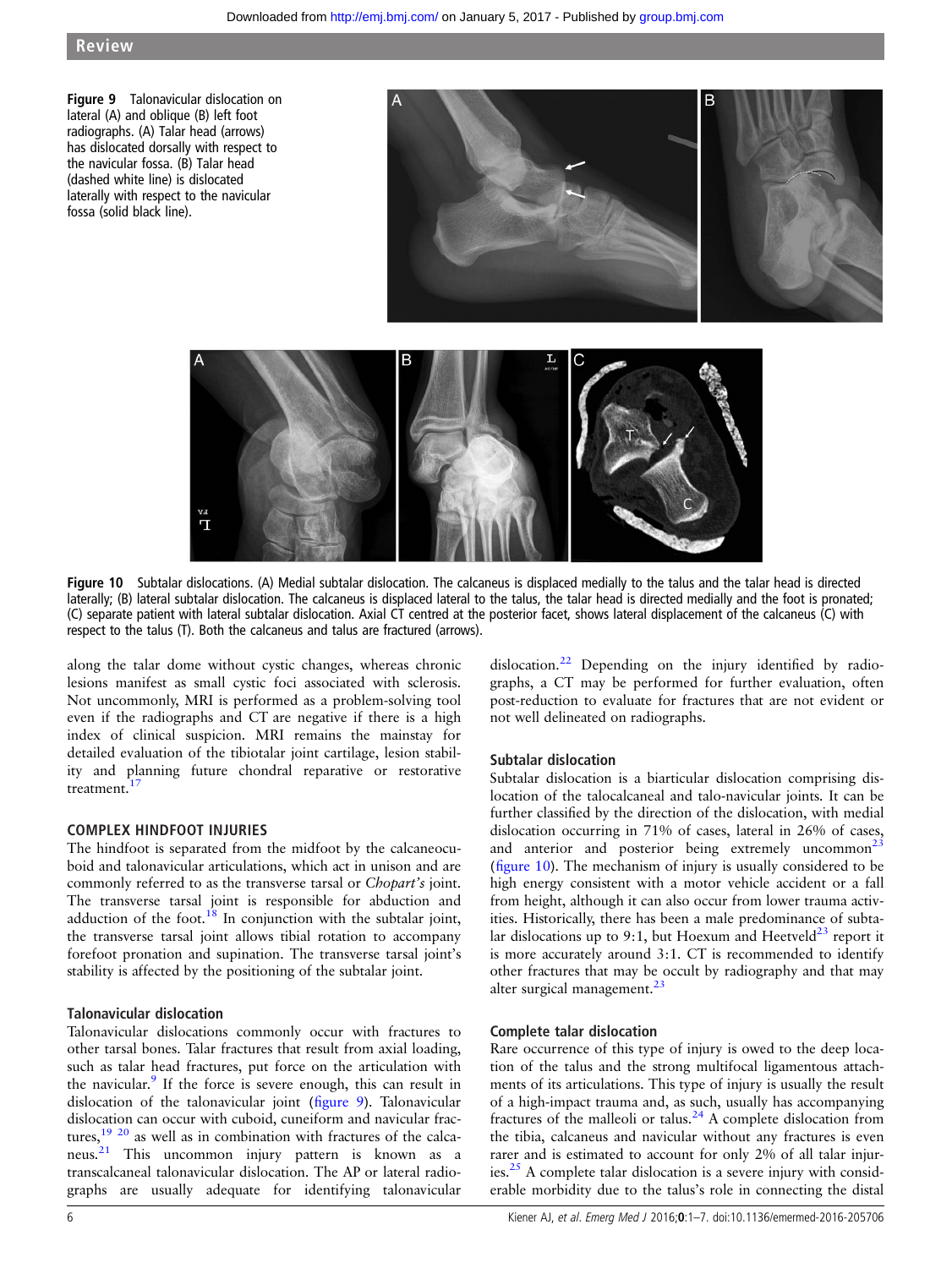<span id="page-6-0"></span>leg to the foot.<sup>25</sup> Vascular supply and evaluation for avascular necrosis should be kept in mind since there is limited surface area for vascular perfusion as 60% of the talar surface bears articular cartilage.<sup>9</sup> 26

Competing interests FK is the American Roentgen Ray Society Scholar (2013– 2016). FK also receives support from NIH Grant 1R56HL126558-01.

Provenance and peer review Not commissioned; internally peer reviewed.

#### REFERENCES

- Perry J. Anatomy and biomechanics of the hindfoot. Clin Orthop Relat Res 1983; (177):9–15.
- 2 Epstein NS, Chandran S, Chou L. Current concepts review: intra-articular fractures of the calcaneus. [Foot Ankle Int](http://dx.doi.org/10.3113/FAI.2012.0079) 2012;33:79–86.
- 3 Lesić AR, Atkinson HD, Bumbasirević V, et al. Calcaneal fractures: the orthopaedic challenge. [Acta Chir Iugosl](http://dx.doi.org/10.2298/ACI1203033L) 2012;59:33-9.
- 4 Wheeless C, ed. Wheeless' Textbook of Orthopaedics. Duke University Medical Center's Division of Orthopedic Surgery. Data Trace Internet Publishing, 1996.
- 5 Trnka HJ, Zettl R, Ritschl P. Fracture of the anterior superior process of the calcaneus: an often misdiagnosed fracture. Arch Orthop Trauma Surg 1998;117:300–2.
- 6 Ouellette H, Salamipour H, Thomas BJ, et al. Incidence and MR imaging features of fractures of the anterior process of calcaneus in a consecutive patient population with ankle and foot symptoms. [Skeletal Radiol](http://dx.doi.org/10.1007/s00256-006-0154-9) 2006;35:833-7.
- 7 Howells NR, Hughes AW, Jackson M, et al. Interobserver and intraobserver reliability assessment of calcaneal fracture classification systems. [J Foot Ankle Surg](http://dx.doi.org/10.1053/j.jfas.2013.06.004) 2014;53:47–51.
- 8 Mann JA, Chou LB, Ross SDK. Foot and ankle surgery. In: Skinner HB, McMahon PJ, eds. Current diagnosis & treatment in orthopedics. 5th edn, Chapter 8. New York, NY: The McGraw-Hill Companies, 2014.
- 9 Shakked RJ, Tejwani NC. Surgical treatment of talus fractures. [Orthop Clin North](http://dx.doi.org/10.1016/j.ocl.2013.06.007) [Am](http://dx.doi.org/10.1016/j.ocl.2013.06.007) 2013;44:521–8.
- 10 Halvorson JJ, Winter SB, Teasdall RD, et al. Talar neck fractures: a systematic review of the literature. [J Foot Ankle Surg](http://dx.doi.org/10.1053/j.jfas.2012.10.008) 2013;52:56–61.
- 11 Ahmad J, Raikin SM, Current concepts review: talar fractures. Foot Ankle Int 2006;27:475–82.
- 12 Thomas JL, Boyce BM. Radiographic analysis of the Canale view for displaced talar neck fractures. [J Foot Ankle Surg](http://dx.doi.org/10.1053/j.jfas.2011.10.037) 2012;51:187-90.
- 13 Dale JD, Ha AS, Chew FS. Update on talar fracture patterns: a large level I trauma center study. [AJR Am J Roentgenol](http://dx.doi.org/10.2214/AJR.12.9918) 2013;201:1087-92.
- 14 Langer P, DiGiovanni C. Incidence and pattern types of fractures of the lateral process of the talus. Am J Orthop (Belle Mead NJ) 2008; 37:257–8.
- 15 Ahmad R, Ahmed SM. Fracture of the posterior process of the talus: an unusual injury. *[Emerg Med](http://dx.doi.org/10.1136/emj.2006.045609) J* 2007:24:867.
- 16 Leontaritis NL, Hinojosa L, Panchbhavi VK. Arthroscopically detected intra-articular lesions associated with acute ankle fractures. [J Bone Joint Surg Am](http://dx.doi.org/10.2106/JBJS.H.00584) 2009;91:333–9.
- 17 Choi YS, Potter HG, Chun TJ. MR imaging of cartilage repair in the knee and ankle. [Radiographics](http://dx.doi.org/10.1148/rg.284075111) 2008;28:1043–59.
- 18 Riegger CL. Anatomy of the ankle and foot. Phys Ther 1988;68:1802–14.
- 19 Newton Ede MP, Miller C, Malik MH, et al. An unusual case of talonavicular dislocation with associated ipsilateral foot fractures.  $J R$  Army Med Corps 2006;152:102–3.
- 20 Ooi KS, Tang HM, Yap VY. Management of talonavicular fracture dislocation with external fixator. [ANZ J Surg](http://dx.doi.org/10.1111/j.1445-2197.2011.05759.x) 2011;81:492.
- 21 Ricci WM, Bellabarba C, Sanders R. Transcalcaneal talonavicular dislocation. J Bone Joint Surg Am 2002;84-A:557–61.
- 22 Rockwood CA, Green DP, Bucholz RW. Rockwood and Green's fractures in adults. 7th ed. Philadelphia, PA: Wolters Kluwer Health/Lippincott Williams & Wilkins, 2010.
- 23 Hoexum F, Heetveld MJ. Subtalar dislocation: two cases requiring surgery and a literature review of the last 25 years. [Arch Orthop Trauma Surg](http://dx.doi.org/10.1007/s00402-014-2040-6) 2014;134: 1237–49.
- 24 Van Opstal N, Vandeputte G. Traumatic talus extrusion: case reports and literature review. Acta Orthop Belg 2009;75:699–704.
- 25 Karampinas PK, Kavroudakis E, Polyzois V, et al. Open talar dislocations without associated fractures. [Foot Ankle Surg](http://dx.doi.org/10.1016/j.fas.2013.12.005) 2014;20:100–4.
- 26 Smith CS, Nork SE, Sangeorzan BJ. The extruded talus: results of reimplantation. 2006;88:2418–24.